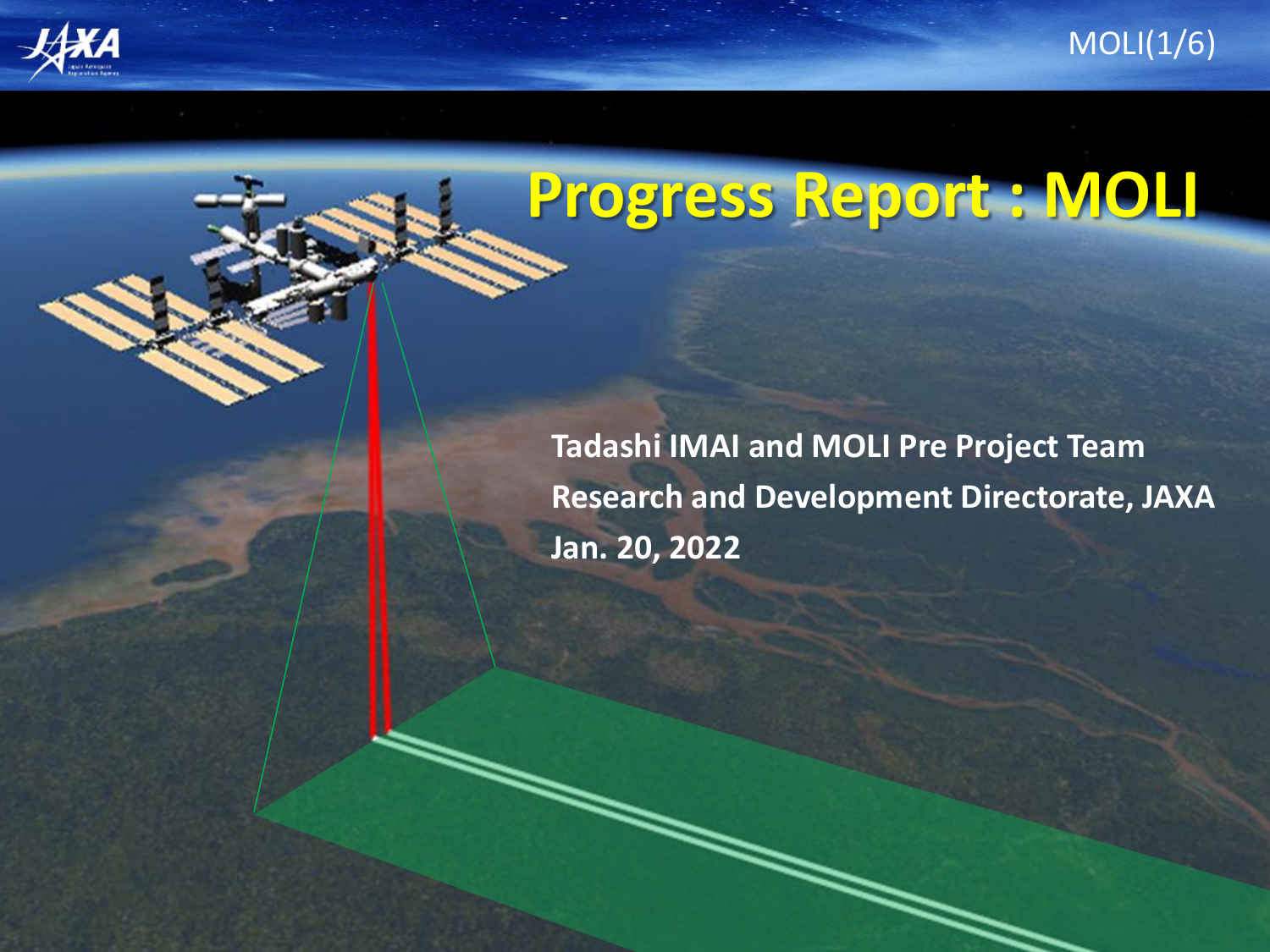

## **Outline of MOLI**

### **MOLI** (**M**ulti-footprint **O**bservation **L**idar and **I**mager)

### • **Objective**

- $\triangleright$  To improve canopy height and above ground biomass estimation
- $\triangleright$  To improve 3D map (DTM)
- $\triangleright$  To Develop spaceborne lidar technology

### • **Sensors**

#### ➢ LIDAR

- $\checkmark$  multi footprint(2 footprint)
- $\checkmark$  1064nm(YAG), 2 beam
- $\checkmark$  20mJ each beam
- $\checkmark$  Diameter of footprint: 25m
- ➢ Imager(Green, Red, NIR )
	- $\checkmark$  GSD:5m, swath : 1 km

### • **Platform**

➢ Installed on ISS JEM-EF



MOLI(2/6)

➢ Orbit:Inclination : 51.6 deg, Non-sun-synchronous, Altitude: about 400 km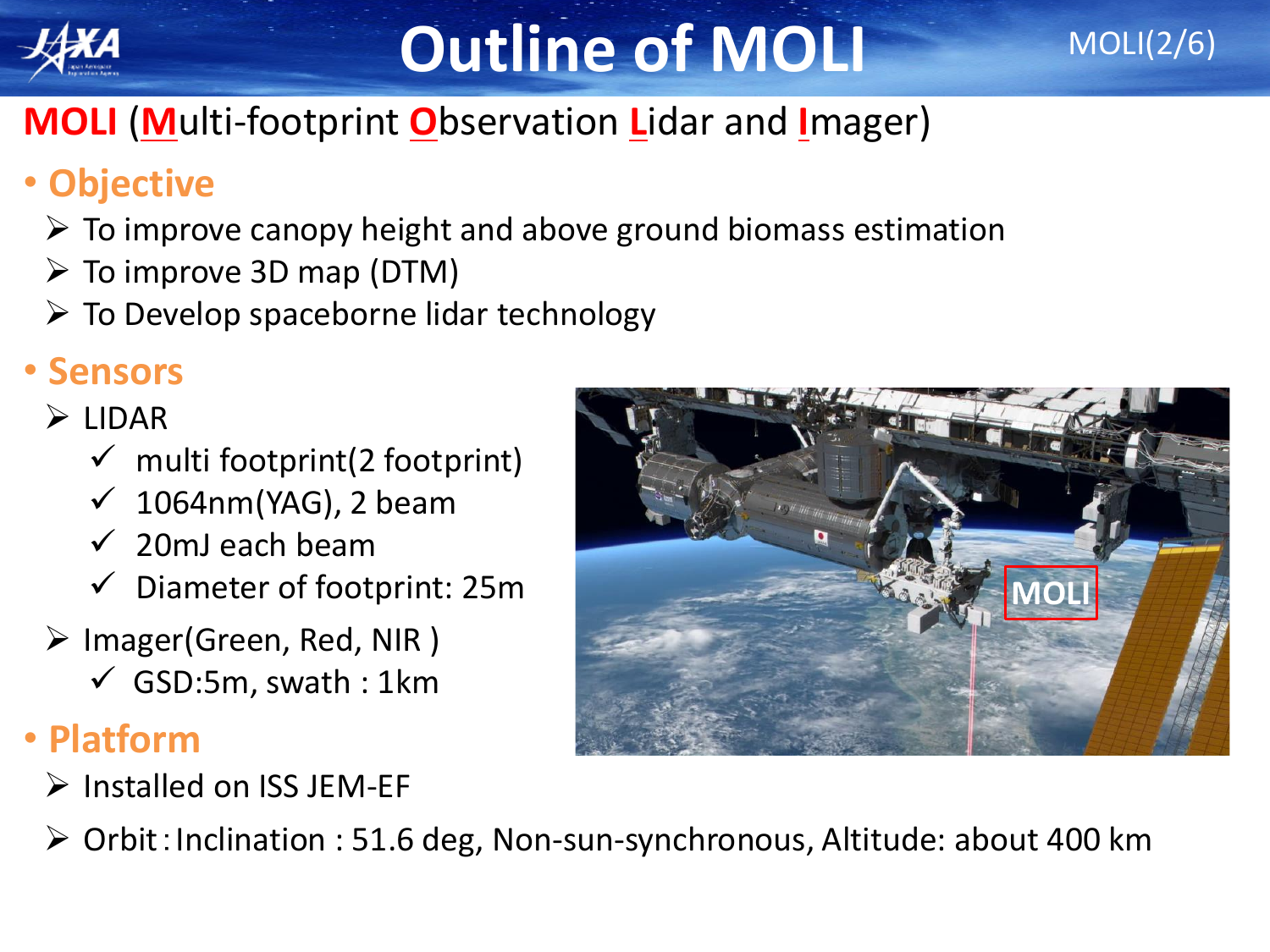

## MOLI Observation Image

#### ( Features of MOLI )

2-line Lidar observation

3-band Imager observes 1km swath including lidar footprint area

Direction of ISS

2-line **LIDAR Footprint** 

> Distance between footprints 50m 50m 50m

Imager Swath 1km GSD: 5m、Band:Green, Red, NIR

MOLI(3/6)

**We can estimate slope angle from altitude information of three footprints**

**We can correct for canopy height errors and elevation errors due to slope using the slope angle information.**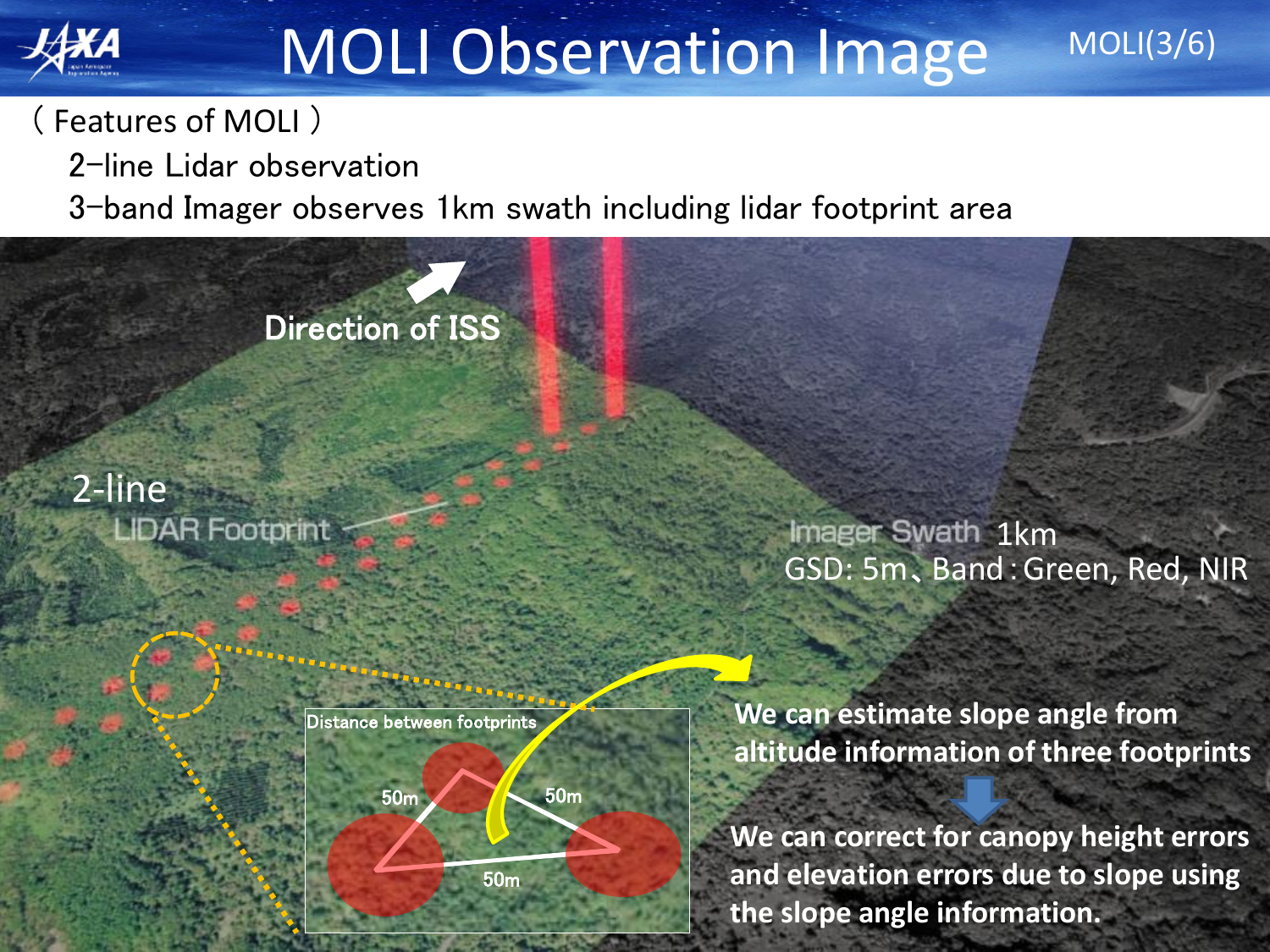### Features of MOLI

#### MOLI(4/6)

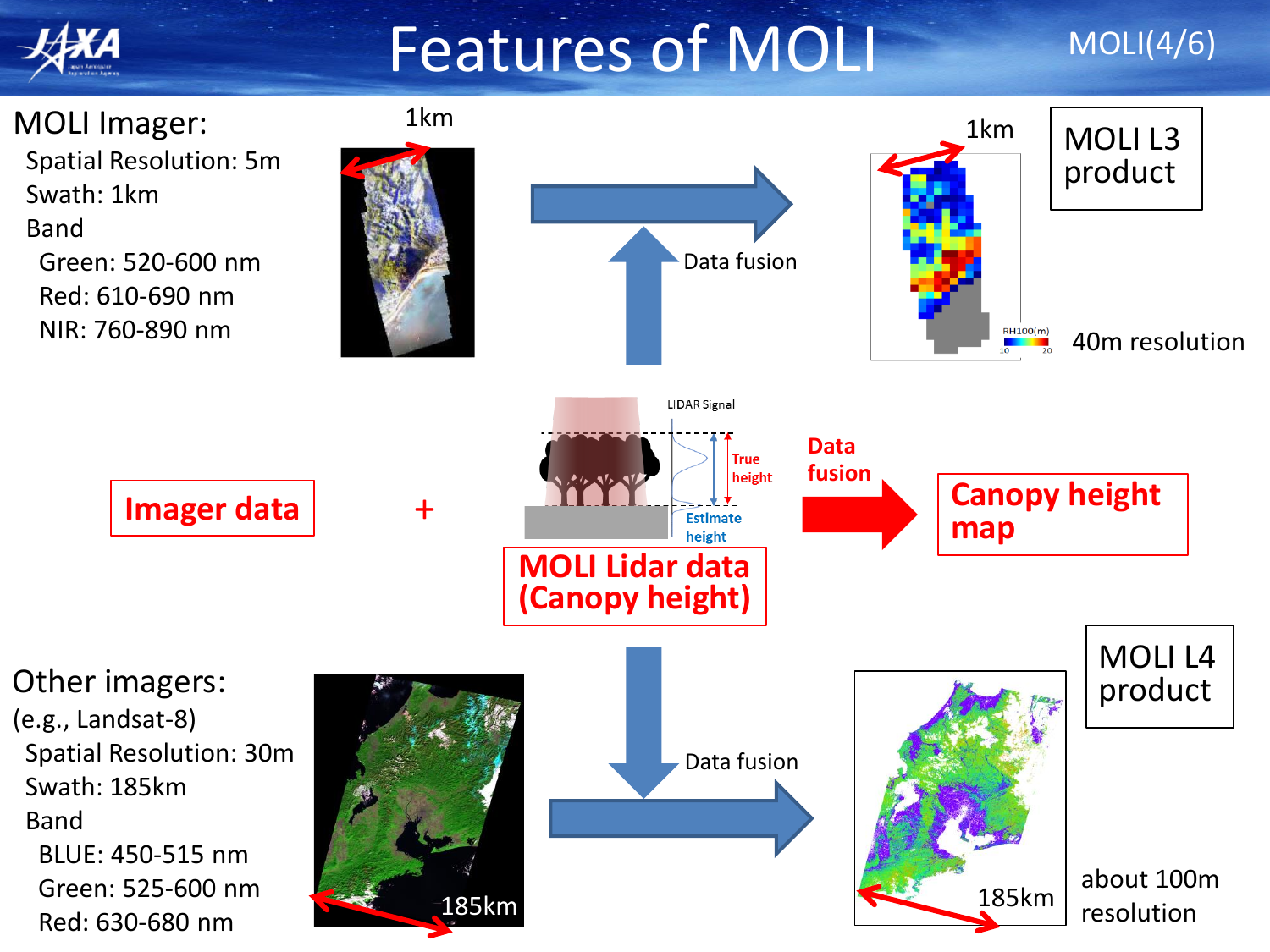

# MOLI product

| <b>Product level</b>         | <b>Product category</b>                                     | <b>Products</b>            | <b>Remark</b>                                                                                                                                                                                                                                                |
|------------------------------|-------------------------------------------------------------|----------------------------|--------------------------------------------------------------------------------------------------------------------------------------------------------------------------------------------------------------------------------------------------------------|
| L1<br>(Standard)             | Lidar footprint products                                    | Waveforms( $\geq$ 500Msps) | including geolocation data<br>Footprint Position Accuracy $\leq 15m$                                                                                                                                                                                         |
|                              | Imager product<br>(1km swath)                               | Image (Red, Green, NIR)    | geometrically corrected                                                                                                                                                                                                                                      |
| L2<br>(Standard)             | Lidar footprint products                                    | <b>Ground heights</b>      | $\leq$ 3m(RMSE: Forest surface coverage is<br>less than 95% and ground slope is less<br>than 30 degrees.)                                                                                                                                                    |
|                              |                                                             | <b>Canopy heights</b>      | $\pm$ 3m(Canopy Height is under 15m)<br>$\pm$ 20% (Canopy Height is over 15m)                                                                                                                                                                                |
|                              |                                                             | <b>Forest biomass</b>      | ±25t/ha<br>(Biomass density is under 100t/ha)<br>±25%<br>(Biomass density is over 100t/ha)                                                                                                                                                                   |
| L3<br>(Research)             | Integrated products with<br>Lidar and imager<br>(1km swath) | <b>Canopy heights</b>      | <b>Target</b><br><b>OCanopy heights</b><br>$\pm$ ~5m(Canopy Height is under 15m)<br>$\pm$ ~40% (Canopy Height is over 15m)<br><b>OForest biomass</b><br>$\pm$ ~40t/ha<br>(Biomass density is under 100t/ha)<br>$±$ ~40%<br>(Biomass density is over 100t/ha) |
|                              |                                                             | <b>Forest biomass</b>      |                                                                                                                                                                                                                                                              |
| L <sub>4</sub><br>(Research) | <b>Wall-to-Wall map</b><br>products                         | Canopy height map          |                                                                                                                                                                                                                                                              |
|                              | (Integrated with<br><b>GCOM-C/SGLI, SAR Data)</b>           | Forest biomass map         |                                                                                                                                                                                                                                                              |

※ **Multi-footprint is expected to compensates each product up to 30 degrees of slope.**